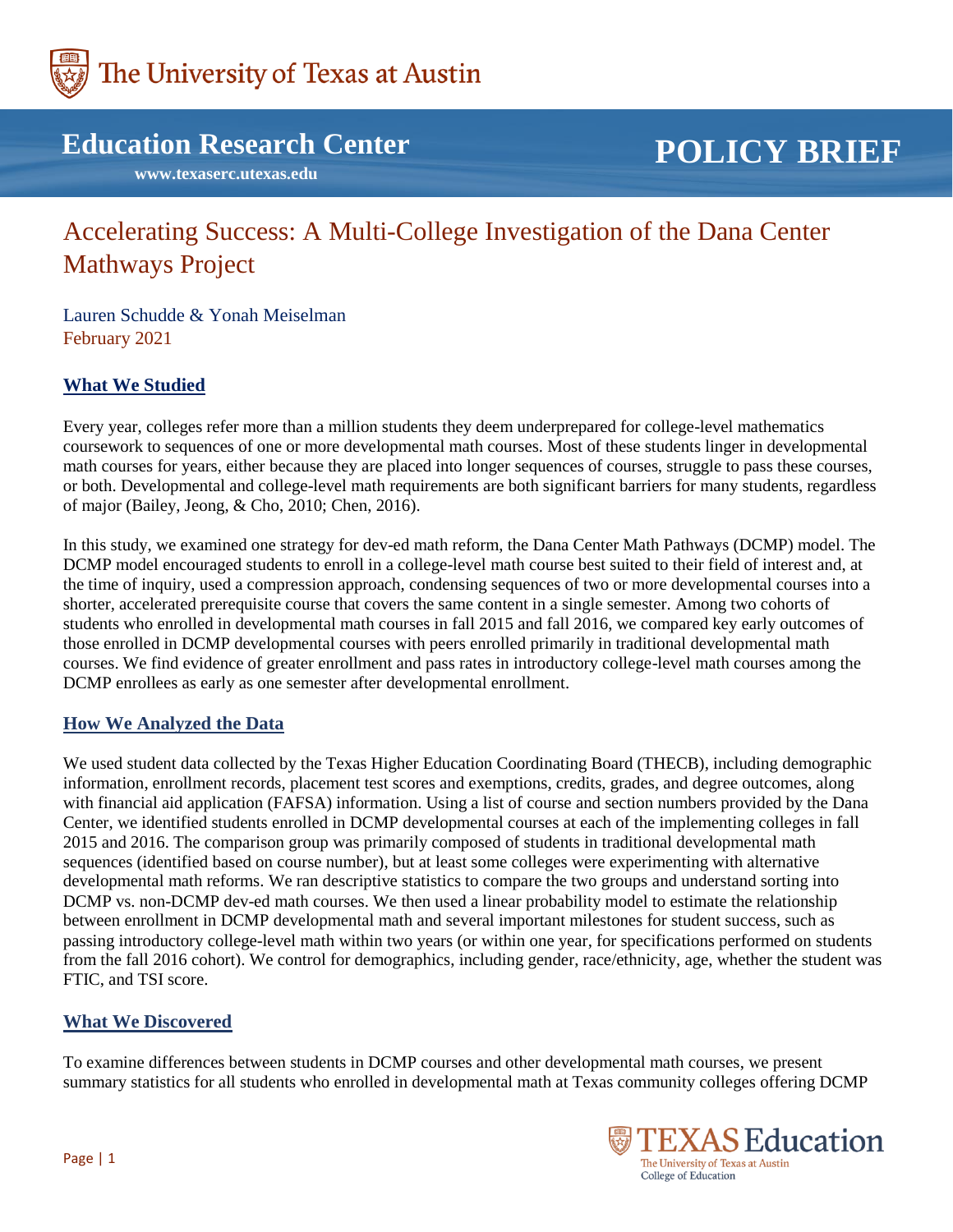in fall 2015 and fall 2016 (see Table 1 below). The first three columns of Table 1 include all students enrolled in developmental math in fall 2015, broken into those enrolled in DCMP developmental courses and those enrolled in non-DCMP developmental courses at colleges that offered DCMP, and the differences between these two groups. The second three columns include all students enrolled in developmental math in fall 2016, broken into the same categories.

|                             | Fall 2015       |                         | Fall 2016    |                 |                         |              |
|-----------------------------|-----------------|-------------------------|--------------|-----------------|-------------------------|--------------|
|                             | DCMP<br>Courses | Non-<br>DCMP<br>Courses | Difference   | DCMP<br>Courses | Non-<br>DCMP<br>Courses | Difference   |
| Campuses                    | 24              | 23                      |              | 27              | $\overline{27}$         |              |
| Students                    | 4,857           | 23,837                  |              | 6,653           | 25,206                  |              |
| Dev-Math Course Enrollments | 4.974           | 26,714                  |              | 8,107           | 27,915                  |              |
| Pass Rate                   | 66.6%           | 61.3%                   | 5.3%***      | 66.8%           | 59.9%                   | 6.9%***      |
| Demographics                |                 |                         |              |                 |                         |              |
| Female                      | 64.1%           | 60.5%                   | 3.6%***      | 60.4%           | 65.0%                   | 58.9%        |
| Race/Ethnicity              |                 |                         |              |                 |                         |              |
| White                       | 43.5%           | 25.3%                   | 18.2%***     | 40.1%           | 28.7%                   | 11.5%***     |
| Asian                       | 1.1%            | 1.4%                    | $-0.3\%*$    | 1.5%            | 2.9%                    | $-1.4\%***$  |
| Black                       | 20.6%           | 16.1%                   | 4.5%***      | 15.3%           | 15.6%                   | $-0.3%$      |
| Hispanic                    | 31.7%           | 54.1%                   | $-22.4%***$  | 39.6%           | 50.6%                   | $-11.0\%***$ |
| Other                       | 3.1%            | 3.1%                    | $0.0\%$      | 3.4%            | 2.3%                    | 1.2%***      |
| Age                         |                 |                         |              |                 |                         |              |
| $0 - 19$                    | 52.2%           | 47.6%                   | 4.5%***      | 53.8%           | 50.2%                   | 3.6%***      |
| 20-24                       | 20.7%           | 23.1%                   | $-2.4%***$   | 20.0%           | 22.6%                   | $-2.6\%***$  |
| $25+$                       | 25.5%           | 25.0%                   | 0.6%         | 21.9%           | 23.2%                   | $-1.2%$ **   |
| <b>Placement Test</b>       |                 |                         |              |                 |                         |              |
| Has TSI Score               | 67.1%           | 52.5%                   | 14.6%***     | 67.1%           | 63.4%                   | 3.7%***      |
| Mean TSI Score              | 334.1           | 331.2                   | $2.9***$     | 334.0           | 332.8                   | $1.2***$     |
| Has Any Test Score          | 69.0%           | 56.5%                   | 12.5%***     | 68.9%           | 65.3%                   | 3.6%***      |
| Mean Z-Score (Any Test)     | $-0.55$         | $-0.74$                 | $0.19***$    | $-0.64$         | $-0.71$                 | $0.08***$    |
| <b>Financial Aid</b>        |                 |                         |              |                 |                         |              |
| Has FADS Record             | 30.3%           | 29.7%                   | 0.6%         | 25.9%           | 28.0%                   | $-2.1%***$   |
| Average Student Income      | \$10,843        | \$10,092                | \$751        | \$9,851         | \$9,355                 | \$496        |
| Average Family Income       | \$17,652        | \$16,778                | \$874        | \$20,486        | \$21,538                | $-$1,051$    |
| Average Family Contribution | \$2,658         | \$2,157                 | \$500**      | \$3,055         | \$2,863                 | \$192        |
| Average Unmet Need          | \$8,200         | \$9,252                 | $-$1,052***$ | \$7,176         | \$7,893                 | $-$ \$717*** |

|  | 1016 ]. Description of Students in DCMP vs. non-DCMP Developmental Math: Fall 2015 & 2016 |  |
|--|-------------------------------------------------------------------------------------------|--|
|  |                                                                                           |  |
|  |                                                                                           |  |

Notes: The Dev-Math Course Enrollments counts the course enrollments in the given category of developmental math, which may be more than one per student. Other than that row, students are counted only once per column. The Placement Test section is based on Texas Success Initiative (TSI) Report. If a student has a TSI Report record with a score from the math TSI test within the past 5 years, they are counted as having a TSI score; "any test score" captures those with either a TSI math score or any other math placement test score within 5 years. For an overview of the TSI placement test, see THECB (2017). Despite mandates for placement tests and reporting, there are non-negligible rates of missing test score data (see Schudde & Meiselman, 2019) \*\*\**p* < .01, \*\**p* < .05, \**p* < .1

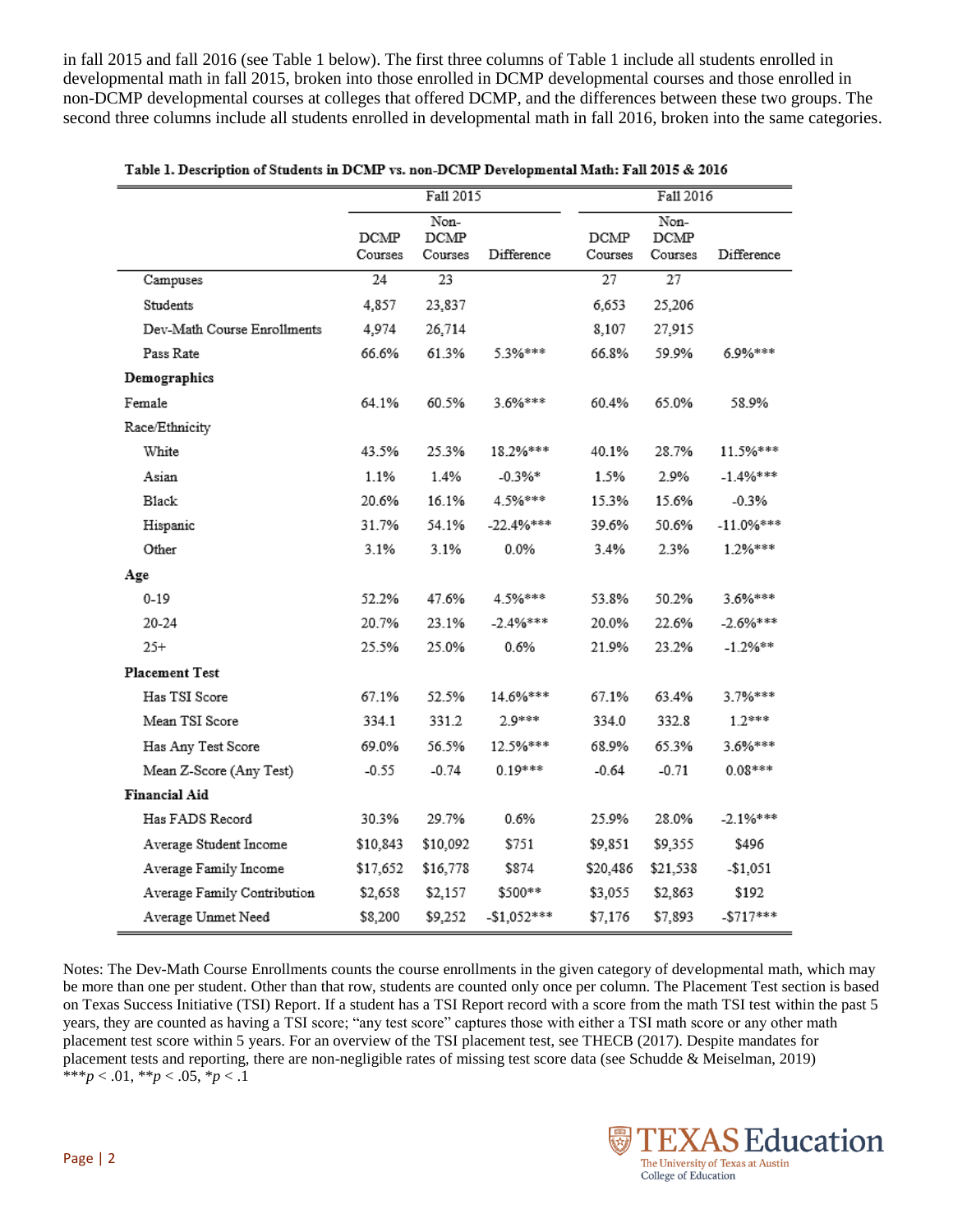Table 1 illustrates that students enrolled in DCMP courses were more likely to be White and female than students enrolled in non-DCMP courses. Although DCMP courses included more Black students than non-DCMP courses, the disparities in White and Hispanic student enrollments—in which White students appear to be strongly overrepresented and Hispanic students strongly underrepresented in DCMP courses—are striking. Students enrolled in DCMP courses were also somewhat more likely to have test score records from the Texas Success Initiative (TSI) assessment (the mandated placement test in Texas), and conditional on having scores, their scores tended to be significantly higher. There also appear to be some differences in financial measures across students enrolled in DCMP and non-DCMP courses, though the differences are only statistically significant for the average family contribution and unmet financial need measures. However, most students did not have financial aid records containing this information—among all the students, under a third filed for financial aid.

Our main takeaway from the descriptive patterns in both cohorts is that there appear to be systematic differences between students enrolled in DCMP and non-DCMP developmental math courses. Compared with non-DCMP courses, DCMP courses included more White students, fewer Hispanic students, and fewer male students than we would expect to see based on the distribution of students at the colleges. The observed selection—particularly the variation in participation across race/ethnicity—signals inequality in subgroup access to reformed developmental math pathways (we elaborate on this in the policy recommendation section). Without more information about how students were selected for enrollment in DCMP courses, we cannot ascertain the drivers of these patterns. However, it implies colleges must be careful in considering how reforms are implemented to ensure equal access to reformed courses.

Next, we examine the outcomes of students who participated in DCMP courses using regression models. The systematic differences across DCMP and non-DCMP students at DCMP-offering colleges motivate our inclusion of various controls in the regression analysis.

In Table 2, we present coefficient estimates from our regressions. Column 1 shows that, after controlling for a host of background characteristics and TSI scores, fall 2015 DCMP students were around 2 percentage points more likely to pass developmental math that term than their non-DCMP peers. DCMP students were slightly less likely to persist to the next semester than non-DCMP students, but they were much more likely to enroll in a college-level math course in that next term (driven by higher enrollment in college-level math among DCMP students who persisted). Participating in DCMP in fall 2015 is associated with a 17-percentage-point increase in the probability of enrolling in college-level math in the next term. Within two years, DCMP students were 9 percentage points more likely to enroll in collegelevel math and 5 percentage points more likely to pass college-level math than their peers who enrolled in non-DCMP courses. The positive relationship between DCMP developmental course enrollment and short-term outcomes is expected, as students in DCMP should take fewer developmental math courses overall and should enroll in collegelevel math earlier than students in traditional developmental math sequences.

Column 2 shows results for the fall 2016 cohort, but due to a shorter follow-up period, the longer term dependent variables capture the probability of each respective outcome within one year rather than two years. While there are some differences in short-term results across cohorts, the patterns generally hold across cohorts with one exception: next-semester persistence. The estimate for enrolling in college in the next semester is positive for DCMP students in the fall 2016 cohort but negative for those in the fall 2015 cohort. Other short-term estimates also differ, but less dramatically; for example, the estimate for passing developmental math is larger in magnitude and the estimates for the next-semester outcomes are smaller in magnitude among the fall 2016 than among the fall 2015 DCMP students. Column 3 pools the fall 2015 and fall 2016 cohorts to show the combined DCMP results within one year (we use these estimates in our final discussion below). The point estimates from the combined cohorts are a higher for the passing of developmental math (an increased likelihood of 4 versus 2 percentage points among DCMP students) and somewhat lower for most other outcomes than our preferred specification from the 2015 cohort.

Overall, DCMP appears to have offered students an immediate boost in college-level math enrollment and completion. The results from our regression analysis suggest that the advantage gained in the first term after enrollment in developmental math was maintained over time—there was still a 5-percentage-point improvement in passing collegelevel math two years later among those in the fall 2015 cohort, which has a longer follow-up period than the 2016

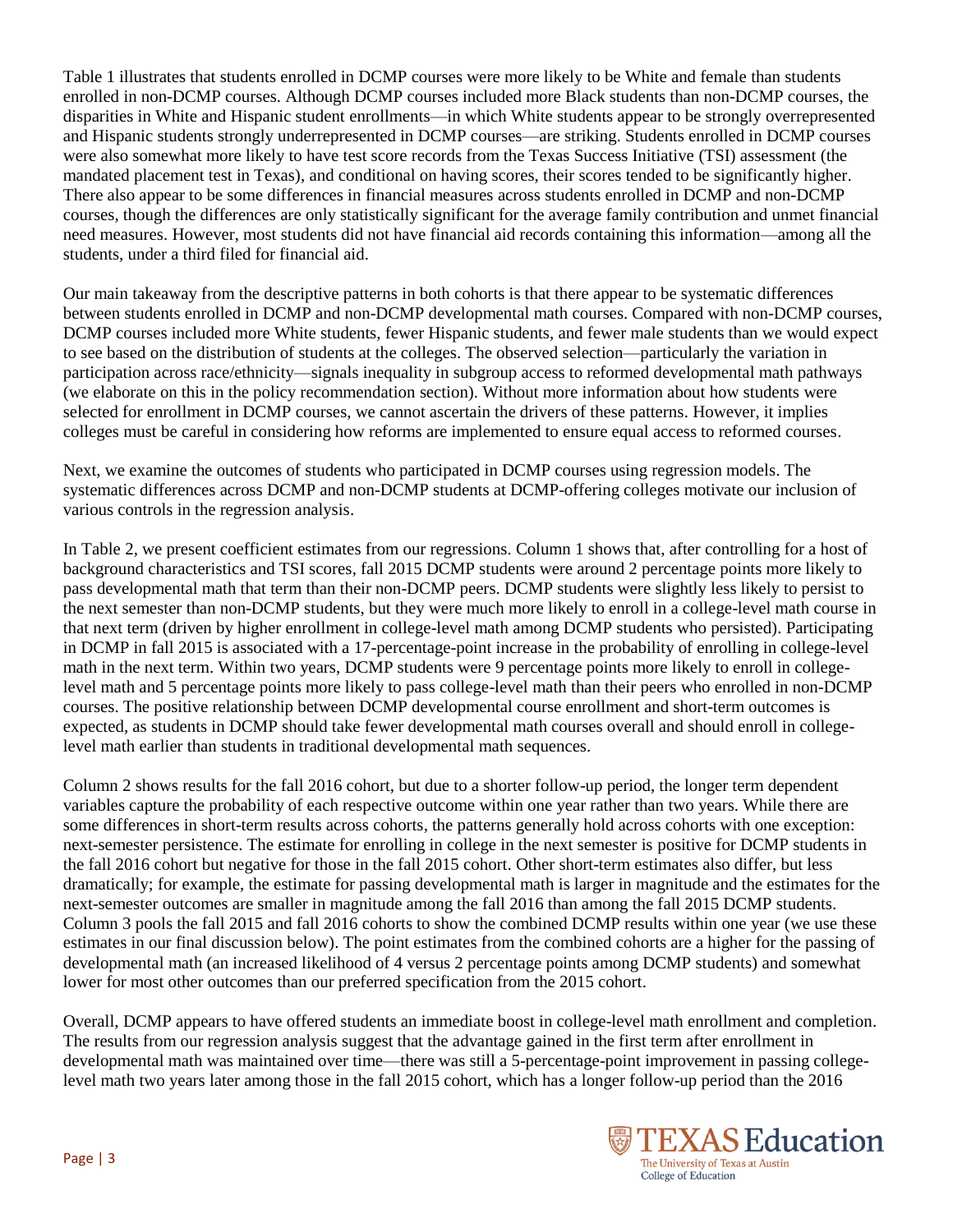cohort. The acceleration in meeting the milestone of college-level math completion represents time and effort saved for DCMP students. Conditional on eventually passing college-level math, completing the requirement a semester or two earlier may be a substantial benefit, as it could allow students to graduate earlier. Further, some DCMP students pass college-level math who may not pass otherwise.

| Outcome                        | Fall 2015<br>Cohort | Fall 2016<br>Cohort | Combined         |
|--------------------------------|---------------------|---------------------|------------------|
| Passed Developmental Math      | $0.02**$ (0.01)     | $0.06***(0.01)$     | $0.04***(0.01)$  |
| Next Semester:                 |                     |                     |                  |
| Enrolled in College            | $-0.02**$ (0.01)    | $0.02***(0.01)$     | 0.00(0.01)       |
| Enrolled in College-Level Math | $0.17***(0.01)$     | $0.11***(0.01)$     | $0.13***(0.01)$  |
| Passed College-Level Math      | $0.10***(0.01)$     | $0.07***(0.01)$     | $0.08***(0.00)$  |
| College Credits Attempted      | $2.46***(0.24)$     | $1.11***(0.21)$     | $1.64***(0.16)$  |
| College Credits Earned         | $1.47***(0.22)$     | $0.65***(0.20)$     | $0.95***(0.15)$  |
| Subsequent Years:              | Within 2 Years      | Within 1 Year       |                  |
| Enrolled in College            | $-0.03***(0.01)$    | $-0.01(0.01)$       | $-0.01**$ (0.01) |
| Enrolled in College-Level Math | $0.09***(0.01)$     | $0.07***(0.01)$     | $0.09***(0.01)$  |
| Passed College-Level Math      | $0.05***(0.01)$     | $0.05***(0.01)$     | $0.06***(0.01)$  |
| College Credits Attempted      | $3.00***(0.42)$     | $1.41***(0.26)$     | $2.02***(0.19)$  |
| College Credits Earned         | $1.64***(0.40)$     | $0.77***(0.24)$     | $1.13***(0.18)$  |
|                                |                     |                     |                  |
| N                              | 15,180              | 19,669              | 34,849           |

#### Table 2. Estimated Differences in Outcomes of Students Enrolled in DCMP and Non-DCMP Developmental Math

Notes: In all columns, the treatment group is comprised of students enrolled in DCMP developmental math courses, while the comparison group is comprised of students enrolled in other developmental math courses at the same set of colleges. All regressions include controls for gender, race/ethnicity, age, FTIC status, and TSI math placement test scores. We exclude students without TSI score records. \*\*\*p < .01, \*\*p < .05, \*p < .1

# **Policy Recommendations**

The positive relationships between enrolling in DCMP developmental courses and important college outcomes bolster support for expanding access to accelerated developmental education options. Math reforms like compressed prerequisite and corequisite developmental coursework are opportunities for students to gain momentum through their college requirements. Since the onset of this study, the state passed House Bill 2223, which mandated that colleges increasingly enroll students into corequisite coursework (pairing developmental-education courses with college-level courses). The patterns of results from our work suggest that allowing students to more quickly enter college-level math courses will improve student outcomes, though our focus was on compressed prerequisite courses and not corequisite courses.